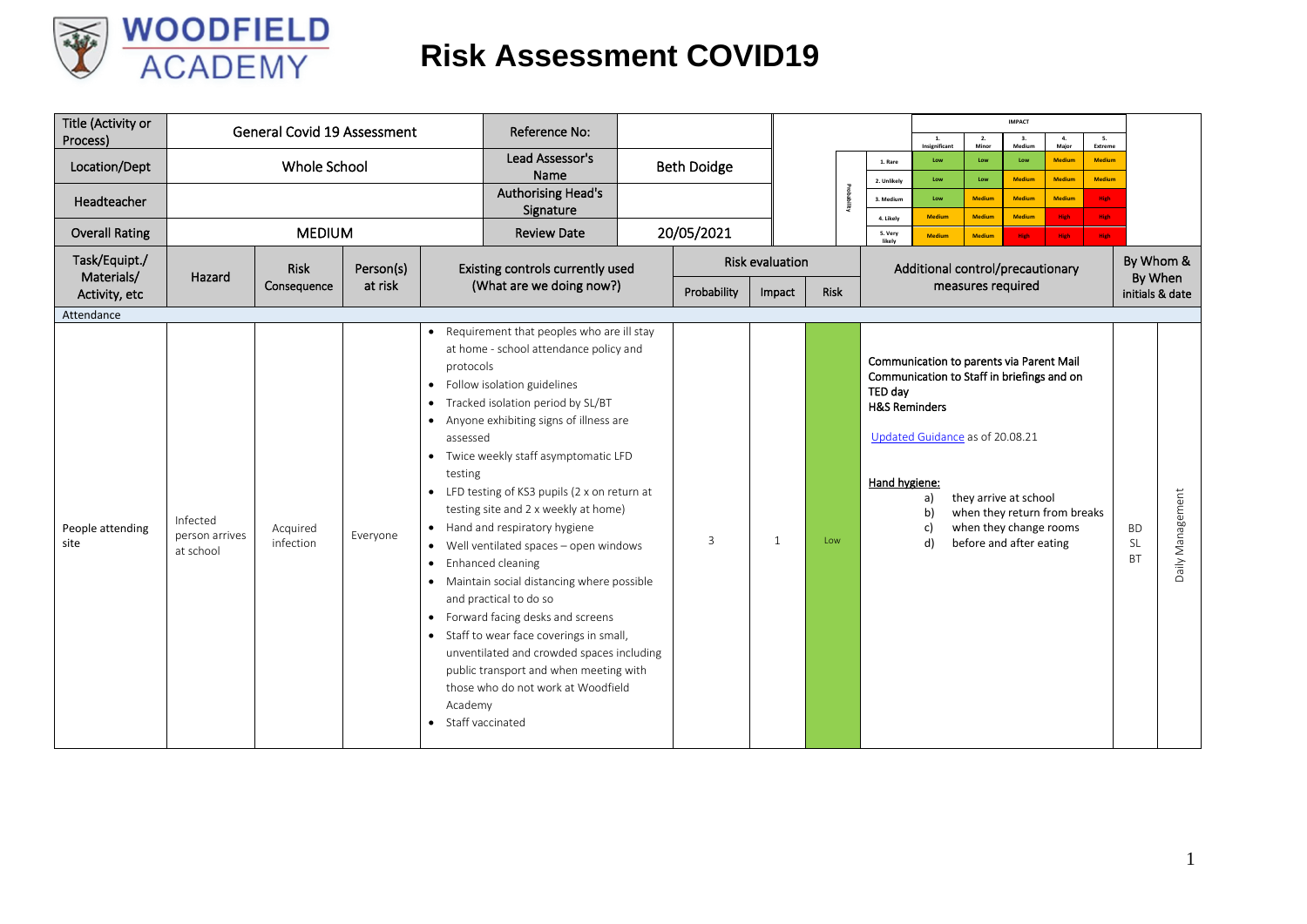

| People attending<br>site |                                |                       | Visitors                                                                                                                                                                                    | As above plus:<br>• All visitors booked in by staff<br>• Visitors contact details logged<br>• Restricted access at reception<br>. Visitors asked to confirm that they are well<br>• Wear face coverings at all times<br>· Social Workers, Counsellors and SEND etc.to<br>hold meetings virtually where possible to<br>limit number of individuals in the building                                        | $\overline{3}$ | $\mathbf{1}$ | Low                                                                                                                                                                                                                              | Track and trace contact details to be gained<br>when individuals sign in and give their<br>information.<br>All visitors booked in information shared by JS<br>with SLT | JS<br><b>DS</b><br><b>SL</b> | Daily Management |
|--------------------------|--------------------------------|-----------------------|---------------------------------------------------------------------------------------------------------------------------------------------------------------------------------------------|----------------------------------------------------------------------------------------------------------------------------------------------------------------------------------------------------------------------------------------------------------------------------------------------------------------------------------------------------------------------------------------------------------|----------------|--------------|----------------------------------------------------------------------------------------------------------------------------------------------------------------------------------------------------------------------------------|------------------------------------------------------------------------------------------------------------------------------------------------------------------------|------------------------------|------------------|
|                          |                                |                       | Clinically<br>extremely<br>vulnerable*                                                                                                                                                      | • Shielding instructions - CEV work from<br>home<br>• Additional training<br>• Advised to consult medical practitioner<br>• Individual to advise management of PPE if<br>required - face shields available for those<br>exempt from mask wearing for close contact<br>· Individual Risk Assessments completed if<br>required<br>• Vulnerable individuals will have been<br>vaccinated/will be vaccinated | $\overline{3}$ | 3            | Medium                                                                                                                                                                                                                           | Guidance-on-shielding-and-protecting-<br>extremely-vulnerable-persons                                                                                                  | <b>BD</b>                    | As required      |
|                          | Infected                       |                       | Clinically<br>vulnerable<br>persons/<br>Pregnant<br>persons                                                                                                                                 |                                                                                                                                                                                                                                                                                                                                                                                                          | 3              | 2            | Medium                                                                                                                                                                                                                           | Staff offered individual Risk<br>Assessments<br>Individual risk assessment form                                                                                        |                              |                  |
|                          | person<br>arrives in<br>school | Acquired<br>infection |                                                                                                                                                                                             |                                                                                                                                                                                                                                                                                                                                                                                                          | 3              | 2            | Medium                                                                                                                                                                                                                           |                                                                                                                                                                        | <b>BD</b>                    | As<br>requi      |
|                          |                                | Unwell<br>person      | • Removed directly to the Covid isolation<br>room, temperature taken, parents informed<br>and pupil/staff sent home<br>• PCR test given to individual if necessary<br>• See First Aid below | 3                                                                                                                                                                                                                                                                                                                                                                                                        | 2              | Medium       | Covid 19 Isolation room in Hall link corridor.<br>PPE available in First Aid<br>$\sim$<br>$\sim$<br>Thermometer<br>$\mathbf{r}$<br>Door opened for ventilation<br>$\sim$<br>Contact home<br><b>Standard Operations</b><br>$\sim$ | <b>SL</b><br><b>BD</b>                                                                                                                                                 | As required                  |                  |
|                          |                                |                       | Supply<br>Teachers                                                                                                                                                                          | • Standard visitor protocols<br>• Supply teacher debrief by SLT/Cover<br>Supervisor<br>• Supply teacher escorted to base and social<br>distancing guidelines to be followed<br>• Face coverings to be worn<br>• Supply teacher pack containing risk<br>assessment and key details                                                                                                                        | $\overline{3}$ | $\mathbf{1}$ | Low                                                                                                                                                                                                                              | DFE Guidance on use of supply teachers to<br>support teacher absence<br>Debrief documents                                                                              | <b>SLT</b>                   | As required      |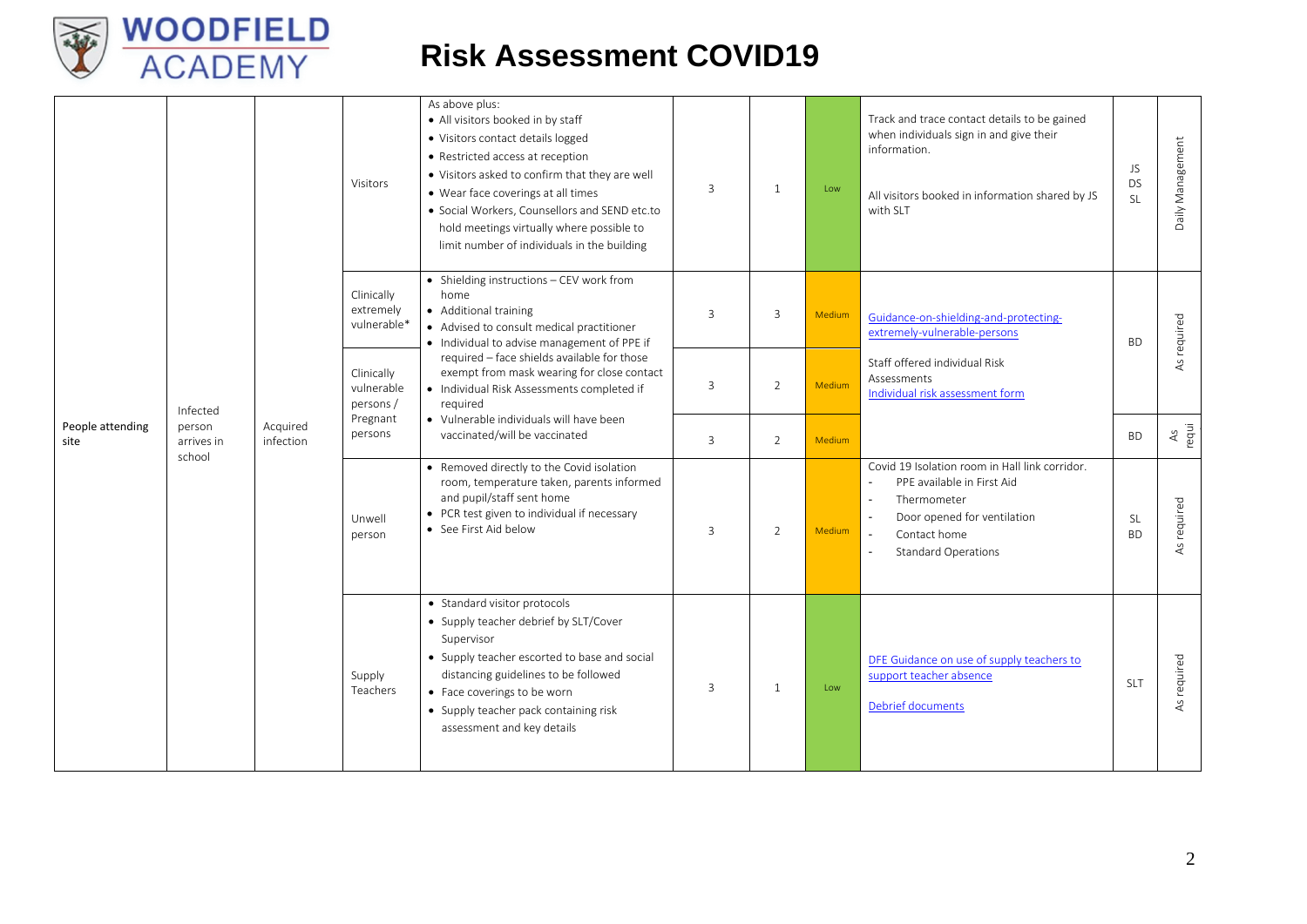

| Contact with<br>suspected or<br>confirmed case | Transmission<br>within school                                       | Acquired<br>infection                          | Everyone                | · Individuals are responsible for reporting<br>close contacts to NHS Test and Trace (see<br>close contact guidance)<br>• Follow advice from local Public Health<br>(LORT) and their subsequent risk assessment<br>• Follow isolation advice<br>• Vaccinated | 3              | $\mathbf{1}$ | Low | Close contacts are defined as:<br>A person/s who has been within 1 meter for 1<br>minute or less.<br>A person/s who has been within 2 meters for<br>15 minutes or more.<br>This/these person/s will be identified in the 48<br>hours prior to test/onset of symptoms. | SL<br><b>BD</b> | As required    |
|------------------------------------------------|---------------------------------------------------------------------|------------------------------------------------|-------------------------|-------------------------------------------------------------------------------------------------------------------------------------------------------------------------------------------------------------------------------------------------------------|----------------|--------------|-----|-----------------------------------------------------------------------------------------------------------------------------------------------------------------------------------------------------------------------------------------------------------------------|-----------------|----------------|
| <b>Asymptotic Testing</b>                      |                                                                     |                                                |                         |                                                                                                                                                                                                                                                             |                |              |     |                                                                                                                                                                                                                                                                       |                 |                |
|                                                | Contacts<br>between<br>subjects<br>increasing<br>transition         | Acquired<br>infection                          | Staff and<br>KS3 pupils | • Number controlled<br>• Compliance to guidance<br>• Hand hygiene<br>• Social distancing<br>• Cleaning<br>• One-way flow<br>$\bullet$ Signage<br>• Home-testing kits supplied<br>• PPE available to testing team as per<br>requirements                     | 1              | $\mathbf{1}$ | Low | DFE Guidance and Document sharing platform<br>Updated for Autumn 2021<br>$\mathbf{r}$<br>Site set up<br>$\blacksquare$<br>Delivery<br>Equipment needed<br>$\blacksquare$<br>Training                                                                                  | <b>BD</b>       | required<br>AS |
|                                                | Hazards<br>associated<br>with general<br>operational<br>school site | Injury or<br>harm to<br>persons                | Staff and<br>KS3 pupils | • General school risk assessment                                                                                                                                                                                                                            | $\overline{1}$ | $\mathbf{1}$ | Low |                                                                                                                                                                                                                                                                       | <b>BD</b>       | As required    |
| LFD On-site<br>Testing                         | Contacts<br>between<br>subjects<br>increasing<br>transition         | Acquired<br>infection                          | Testing<br>team         | • Hand hygiene<br>• Social distancing<br>• Cleaning<br>• One-way flow<br>• Screens in registration room<br>• Screens and room set up to protect test<br>team<br>• PPE available to testing team as per<br>requirements                                      | 1              | $\mathbf{1}$ | Low | DFE Guidance and Document sharing platform<br>Updated for Autumn 2021<br>$\omega$<br>Site set up<br>Equipment needed<br>Training<br>Compliance checks/monitoring<br>Management of testing site                                                                        | <b>BD</b>       | required<br>As |
|                                                | Incorrect<br>result given                                           | Wrong<br>samples or<br>miscoding of<br>results | Staff and<br>KS3 pupils | • 2 barcodes are provided to subject at check<br>in<br>• Subjects register their details to their unique<br>ID barcode before conducting the test<br>• Barcode is attached to testing cards<br>• Barcode is attached to LFD Test                            | 1              | $\mathbf{1}$ | Low | DFE Guidance and Document sharing platform<br>Updated for Autumn 2021<br>Training<br>$\omega$<br>Compliance checks/monitoring<br>$\sim$<br>Management of testing site                                                                                                 | <b>BD</b>       | As required    |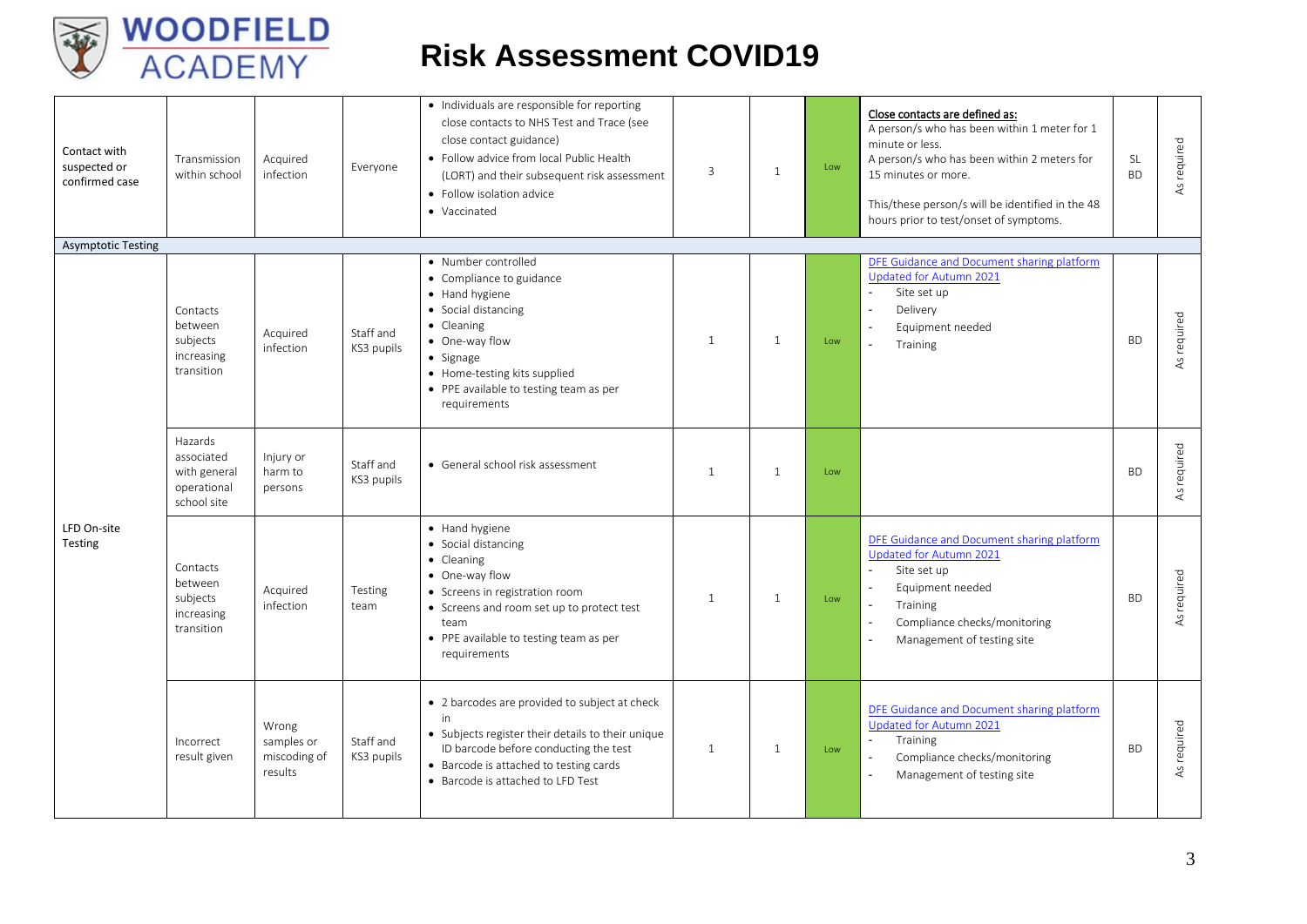

|                           | Damaged<br>barcode, lost<br>LFD, failed<br>barcode scan                                                                                                                                         | Orphaned<br>record on<br>registration<br>and no result<br>communicate<br>d                                  | Staff and<br>KS3 pupils | • Checking staff/pupils receive results within 1<br>hour of testing<br>• Subjects called for a retest                                                                                                                                                                                                                                                                                                                                                                                                    | $\overline{1}$ | $\mathbf{1}$ | Low | DFE Guidance and Document sharing platform<br>Updated for Autumn 2021<br>Tracking and registering results                                                                                                                                                                                                                              | <b>BD</b>                   | As required |
|---------------------------|-------------------------------------------------------------------------------------------------------------------------------------------------------------------------------------------------|-------------------------------------------------------------------------------------------------------------|-------------------------|----------------------------------------------------------------------------------------------------------------------------------------------------------------------------------------------------------------------------------------------------------------------------------------------------------------------------------------------------------------------------------------------------------------------------------------------------------------------------------------------------------|----------------|--------------|-----|----------------------------------------------------------------------------------------------------------------------------------------------------------------------------------------------------------------------------------------------------------------------------------------------------------------------------------------|-----------------------------|-------------|
|                           | Extraction<br>solution:<br>NA <sub>2</sub> HPO <sub>4</sub><br>(disodium<br>hydrogen<br>phosphate),<br>NaH <sub>2</sub> PHO <sub>4</sub><br>(sodium<br>phosphate),<br>NaCl (sodium<br>chloride) | No hazards<br>anticipated<br>under<br>conditions of<br>use as<br>described in<br>training and<br>literature | <b>Training</b><br>team | $\bullet$ PPF<br>• Environment and set up<br>• Spillages<br>• Cleaning<br>• Check expiry dates on solution<br>• Training provided and only trained staff use<br>solution to prevent improper handling<br>• Follow procedures on MSDS form provided<br>by Innova to mitigate against inhalation, skin<br>contact or ingestion of chemicals                                                                                                                                                                | 1              | 1            | Low | DFE Guidance and Document sharing platform<br>Updated for Autumn 2021<br>Waste and cleaning procedures<br>Training<br>Guidance documentation                                                                                                                                                                                           | <b>BD</b>                   | As required |
|                           | Occupational<br>illness or<br>injury/manual<br>handling                                                                                                                                         | Hazards<br>associated<br>with general<br>operational<br>site                                                | <b>Training</b><br>team | · First aiders available on site daily<br>• General school site risk assessment shared<br>• Additional staff trained                                                                                                                                                                                                                                                                                                                                                                                     | $\overline{1}$ | $\mathbf{1}$ | Low |                                                                                                                                                                                                                                                                                                                                        | <b>BD</b>                   | As required |
| <b>LFD Home Testing</b>   | Infected<br>individual<br>arrives onsite                                                                                                                                                        | Pupil/Staff<br>not tested                                                                                   | Everyone                | • LFD kits given out once a week<br>• Labelled with the testing week and pupils<br>name<br>• Results collected via Google form<br>• 2 x onsite tests for pupils on return                                                                                                                                                                                                                                                                                                                                | 1              | $\mathbf{1}$ | Low |                                                                                                                                                                                                                                                                                                                                        | <b>BD</b>                   | As required |
| <b>School Environment</b> |                                                                                                                                                                                                 |                                                                                                             |                         |                                                                                                                                                                                                                                                                                                                                                                                                                                                                                                          |                |              |     |                                                                                                                                                                                                                                                                                                                                        |                             |             |
| <b>Main Entrance</b>      | Infected<br>person in<br>school                                                                                                                                                                 | Acquired<br>infection                                                                                       | School<br>Population    | • Controlled access - Reception.<br>• Visitor - normal protocols plus Covid rules<br>(see above)<br>• Visitors not to enter 'bubbles' (ie<br>classrooms) if doing so must wear a mask<br>• Deliveries do not pass reception<br>• General social distancing measures<br>• Glass screen<br>• Pupils directed to classrooms<br>• Staff social distancing<br>• Ventilated areas<br>• Face coverings to be worn by visitors or<br>those who do not work onsite daily<br>• Hand sanitiser<br>• Wipes available | 3              | $\mathbf{1}$ | Low | Additional Visitors into School to be discussed<br>by SLT and where possible and if necessary,<br>arrangements made:<br>Social Services<br>Malaki Trust<br><b>SEND Services</b><br>Hand hygiene:<br>they arrive at school<br>a)<br>when they return from breaks<br>b)<br>when they change rooms<br>c)<br>d)<br>before and after eating | Staff<br>TC<br>BD/A<br>C/SP | Daily       |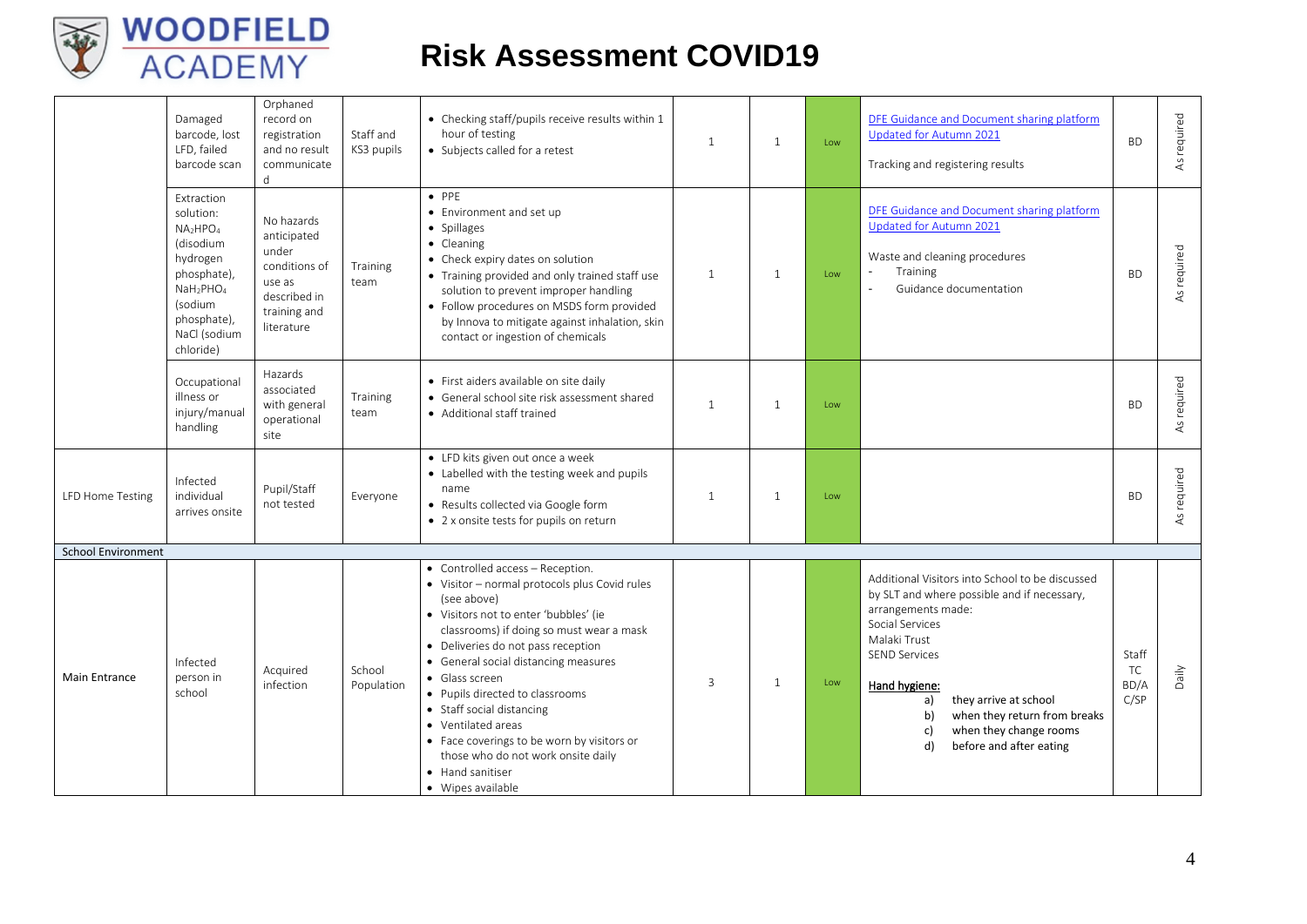

| KS 2/3 Gates          | Infected<br>person in<br>school | Acquired<br>infection | Staff, Pupils | • No entry to parents - parents to drop off<br>children without congregating at gates<br>• Staff controlling gates<br>• Walkie Talkies<br>• Hand sanitizer station at entrance to class<br>rooms                                                     | $3*$     | 1            | Low | *Outdoor setting so transmission reduced                                                         | Staff                                            | Daily |
|-----------------------|---------------------------------|-----------------------|---------------|------------------------------------------------------------------------------------------------------------------------------------------------------------------------------------------------------------------------------------------------------|----------|--------------|-----|--------------------------------------------------------------------------------------------------|--------------------------------------------------|-------|
| All areas             | Contaminated<br>surfaces        | Acquired<br>infection | Everyone      | • Cleaning regime<br>• Avoid over crowding<br>• Face coverings worn by staff in small and<br>overcrowded spaces<br>• Well ventilated using windows                                                                                                   | 3        | $\mathbf{1}$ | Low | Site map                                                                                         | All<br>staff<br>SP<br>TC<br>Clea<br>ning<br>team | Daily |
| Corridors             | Contaminated<br>surfaces        | Acquired<br>infection | Everyone      | • Cleaning regime<br>• One-way system<br>• Posters<br>• Face coverings worn by staff in small and<br>overcrowded spaces<br>• Well ventilated using windows<br>• Teachers and staff monitor corridors and<br>control the flow of pupils to classrooms | $\Delta$ | 1            | Low |                                                                                                  | <b>TC</b><br>Clea<br>n.<br>team                  | Daily |
| Photocopying<br>rooms | Contaminated<br>surfaces        | Acquired<br>infection | Everyone      | • Only two members of staff at each<br>photocopier<br>• Cleaning station set up to wipe before use<br>• Face coverings worn by staff as it cannot be<br>ventilated                                                                                   | $3*$     | 1            | Low | Clean team/TC to keep wipes stocked<br>Guidance Documents shared:<br>Site and Cleaning<br>$\sim$ | <b>BD</b><br>TC<br>Clea<br>n.<br>team            | Daily |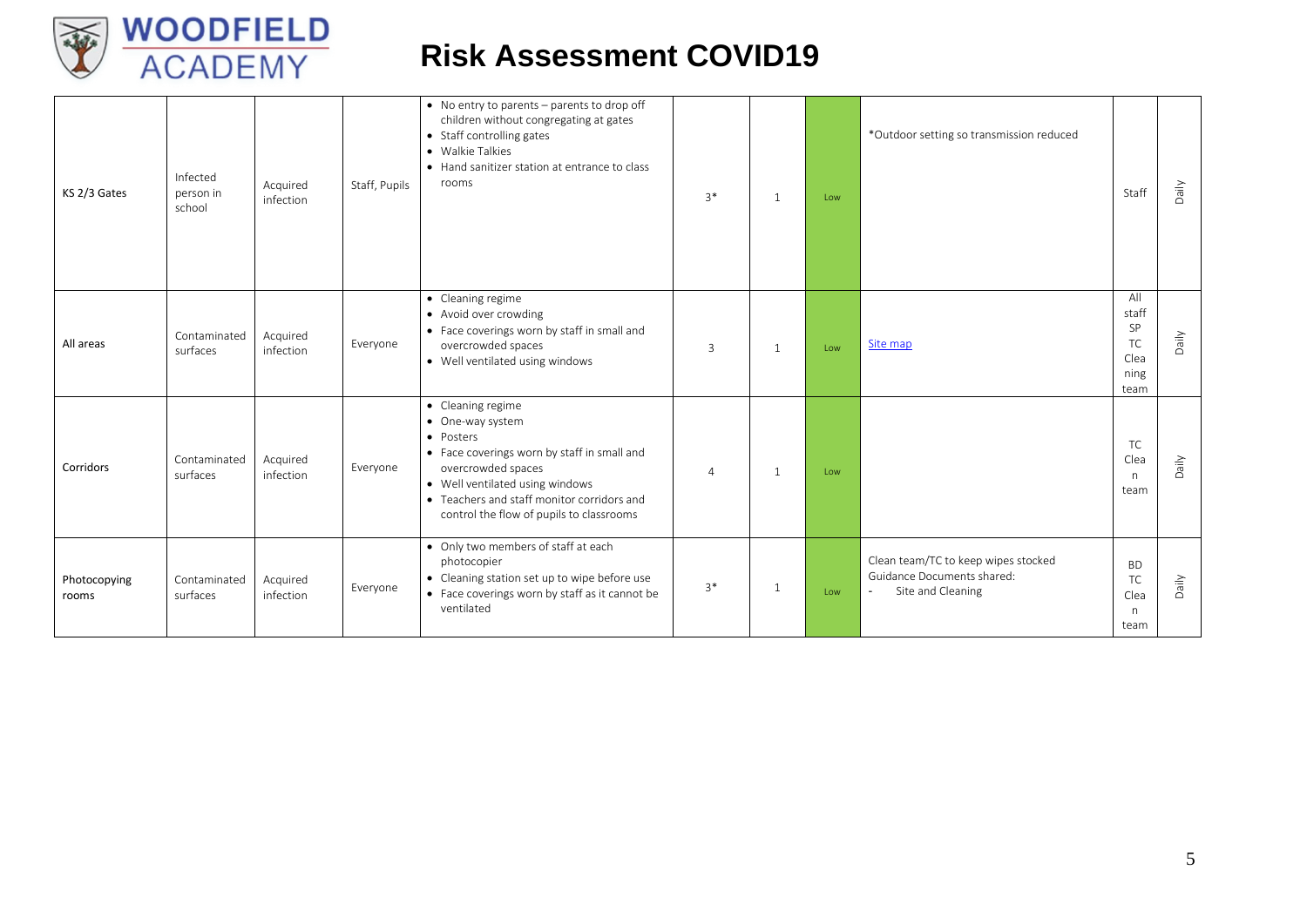

|                                       | Cross                                                                  |                       |                        | • Hand sanitizer at doorway<br>• Tissues available<br>• Bins available for disposal<br>• Desks forward facing with distancing<br>between pupils as much as practicably<br>possible<br>• Pupils designated desk and work station                   |      |              |        | <b>Cleaning Regime following guidance</b><br>Arrangements for topping up sanitizer and<br>tissues                                                      | TC<br>DE<br>TC                         | Daily<br>Daily |
|---------------------------------------|------------------------------------------------------------------------|-----------------------|------------------------|---------------------------------------------------------------------------------------------------------------------------------------------------------------------------------------------------------------------------------------------------|------|--------------|--------|--------------------------------------------------------------------------------------------------------------------------------------------------------|----------------------------------------|----------------|
| Teaching bases                        | contamination<br>of areas and<br>people within<br>the school.          | Acquired<br>infection | Staff and<br>Pupils    | • Windows and doors kept open<br>• Cleaning regime with student involvement<br>at the end of the day and before lunch<br>• Cleaning materials available - wipes<br>• Clean hands regularly more often than usual                                  | 3    | $\mathbf{1}$ | Low    |                                                                                                                                                        | <b>BD</b>                              | 01.09.20       |
|                                       |                                                                        |                       |                        | • Encourage pupils to not touch staff/each<br>other and avoid contact with face<br>• Face coverings worn by staff in small and<br>overcrowded spaces<br>$\bullet$                                                                                 |      |              |        | Hand hygiene:<br>they arrive at school<br>a)<br>b)<br>when they return from<br>breaks<br>when they change rooms<br>c)<br>before and after eating<br>d) | Staff                                  | Daily          |
| <b>Pupil Toilets</b><br>(Main School) | Cross<br>contamination<br>of areas and<br>people within<br>the school. | Acquired<br>infection | Pupils and<br>Cleaners | • Toilets designated for key stages<br>• Designated cubicles<br>• Time allocated<br>• Enhanced cleaning<br>• Soap available                                                                                                                       | 3    | $\mathbf{1}$ | Low    | Signage to support pupils<br>Cleaning Regime following guidance                                                                                        | Staff                                  | Daily          |
| <b>Staff Toilets</b>                  | Cross<br>contamination<br>of areas and<br>people within<br>the school. | Acquired<br>infection | Staff and<br>Cleaners  | • Standard social distancing rules<br>• Cleaning regime<br>• Cleaning materials given to staff to clean the<br>toilet before and after use<br>• Staff to wear face coverings                                                                      | $3*$ | $\mathbf{1}$ | Low    | <b>Cleaning Regime following guidance</b><br>*No of people using facility                                                                              | Staff                                  | Daily          |
| <b>Staff Facilities</b>               | Cross<br>contamination<br>of areas and<br>people within<br>the school. | Acquired<br>infection | Staff and<br>Cleaners  | • Water<br>• Tea and coffee<br>• Microwave<br>$\bullet$ Fridge<br>• Staff to wear face coverings and avoid if<br>over crowded<br>• Well ventilated<br>• Stack used items in dishwasher to avoid<br>others touching possibly contaminated<br>items | $3*$ | $\mathbf{1}$ | Low    | <b>Cleaning Regime following guidance</b><br>*No of people using facility                                                                              | <b>RS</b><br>TC<br>SP                  | Daily          |
| Outdoor<br><b>Recreation Areas</b>    | Cross<br>contamination<br>of areas and<br>people within<br>the school. | Acquired<br>infection | Everyone               | • Teacher responsibility<br>• Lunch time supervisors manage playgrounds                                                                                                                                                                           | $3*$ | $\mathbf{1}$ | $Low*$ | *Outdoor setting so transmission reduced                                                                                                               | Staff<br>Dinne<br>r<br>Super<br>visors | Daily          |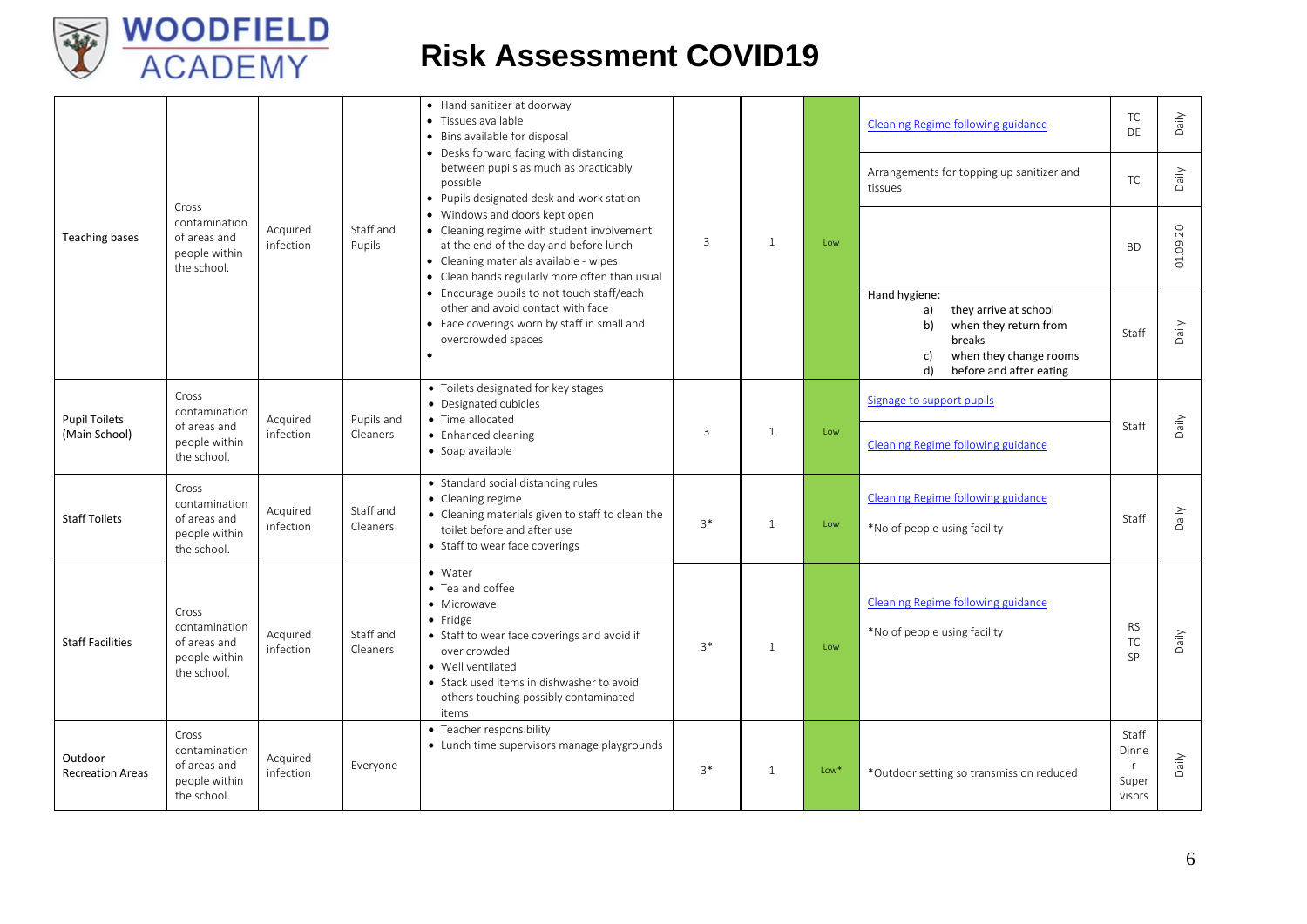

| <b>Dining Hall</b>                                                              | Cross<br>contamination<br>of areas and<br>people within<br>the school.                         | Acquired<br>infection | Everyone                                       | • Hand hygiene before and after<br>• Cleaning regime<br>• Disposal of waste<br>• Midday supervisor responsibility                                                                                                                                                                                  | 3 | $\mathbf{1}$   | Low    | Cleaning Regime following guidance                                                                                                                                                                                                                                                                                                                                                                                                                   | Staff<br>Dinne<br><b>r</b><br>Super<br>visors | Daily           |
|---------------------------------------------------------------------------------|------------------------------------------------------------------------------------------------|-----------------------|------------------------------------------------|----------------------------------------------------------------------------------------------------------------------------------------------------------------------------------------------------------------------------------------------------------------------------------------------------|---|----------------|--------|------------------------------------------------------------------------------------------------------------------------------------------------------------------------------------------------------------------------------------------------------------------------------------------------------------------------------------------------------------------------------------------------------------------------------------------------------|-----------------------------------------------|-----------------|
| Curriculum                                                                      |                                                                                                |                       |                                                |                                                                                                                                                                                                                                                                                                    |   |                |        |                                                                                                                                                                                                                                                                                                                                                                                                                                                      |                                               |                 |
| The Arts (Music,<br>Art and DT)<br>MFL<br>Science<br>PE<br>Computing<br>Library | Cross<br>contamination<br>of areas.<br>equipment<br>and people<br>within<br>classroom<br>bases | Acquired<br>infection | Everyone                                       | • Suitable planned activities<br>• Children attend in PE clothing (see Uniform<br>Policy)<br>• Equipment cleaning<br>• CLEAPSS guidance implemented<br>• Risk assessments for subjects completed<br>HEAD OF DEPARTMENTS RESPONSIBLE<br>FOR RISK ASSESSMENTS AND SAFETY<br>INLINE WITH COVID ADVICE | 3 | $\mathbf{1}$   | Low    | <b>DCMS</b> Guidance<br>https://www.gov.uk/guidance/working-safely-<br>during-coronavirus-covid-19/performing-arts<br>CLEAPSS Guidance on teaching DT during<br>COVID-19<br>CLEAPSS Guidance on Science during COVID<br>CLEAPPS Guidance on Science without a Lab<br>https://www.gov.uk/guidance/coronavirus-<br>covid-19-grassroots-sports-guidance-for-safe-<br>provision-including-team-sport-contact-<br>combat-sport-and-organised-sport-events | <b>BD</b><br><b>HODs</b>                      | necessary<br>4S |
| <b>First Aid</b>                                                                |                                                                                                |                       |                                                |                                                                                                                                                                                                                                                                                                    |   |                |        |                                                                                                                                                                                                                                                                                                                                                                                                                                                      |                                               |                 |
| First Aid                                                                       | Cross<br>contamination<br>of areas and<br>people within<br>the school.                         | Acquired<br>infection | Pupils and<br>staff in<br>need of<br>first aid | Normal First aid arrangements plus:<br>• Cleaning regime<br>• First aider for each bubble<br>• First aid to be administered within allocated<br>bubble areas<br>• PPE available                                                                                                                    | 3 | $\overline{2}$ | Medium | First aider PPE - gloves, apron, face mask<br>provided<br>Body fluid contaminated items disposed of as<br>per guidance -<br>Public Health England guidance<br>Cleaning Regime following guidance<br>First aider cover:<br>$Y5 - AK$ , TC<br>$Y6 - SL$ , GL<br>$Y7 - JB$ , MH<br>Y8-JW, TC/SL<br>LUNCH - DE, PM & MT                                                                                                                                  | SL<br>Staff<br>First<br>Aider<br>S            | needed<br>ΑS    |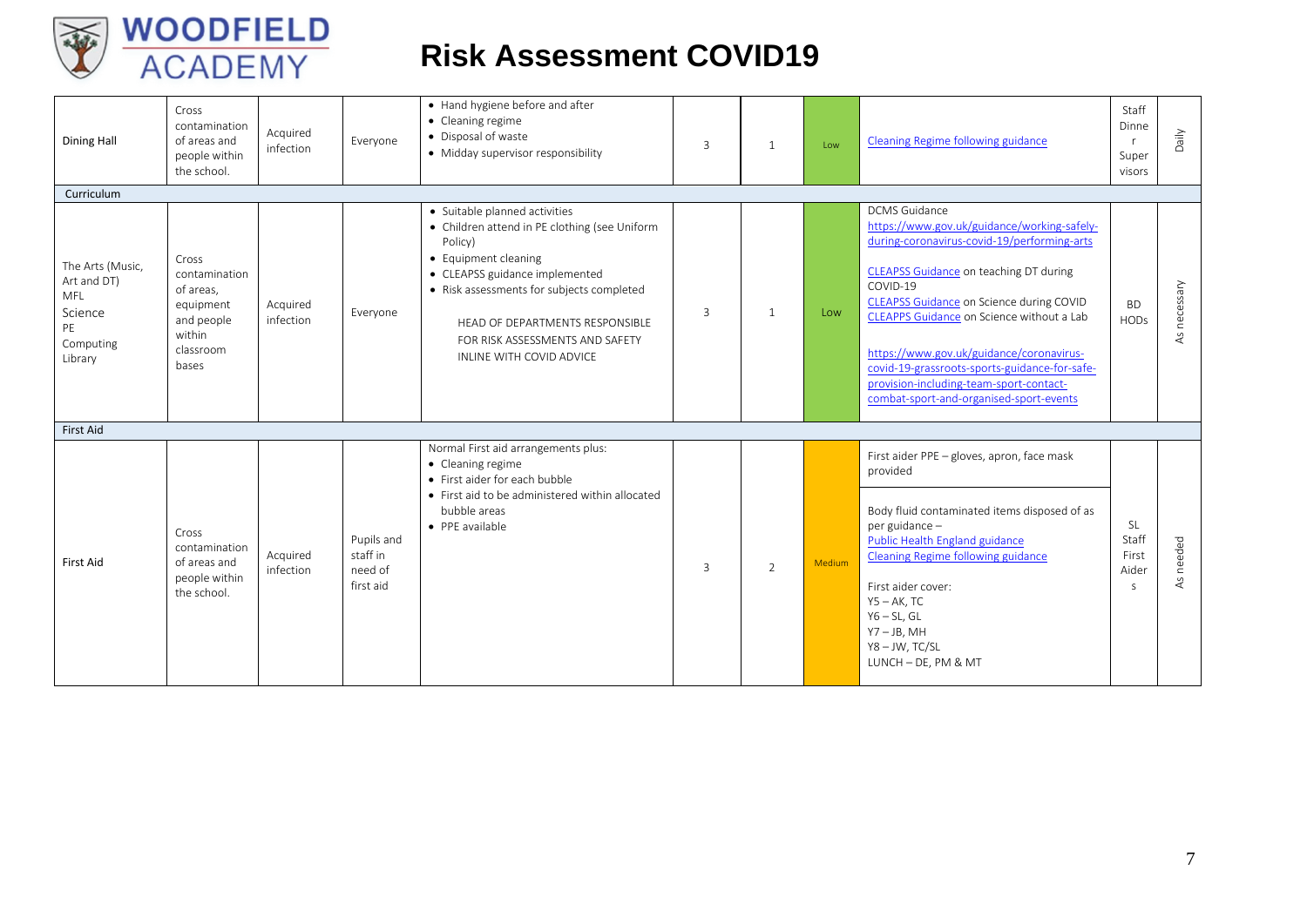

| First Aid-<br>suspected Covid | Cross<br>contamination<br>of areas and<br>people within<br>the school                       | Acquired<br>infection | Staff<br>treating                    | • Temporary holding - link corridor between<br>Hall and Gym<br>• Cleaning regime for area<br>• First aider protocol<br>• Contact home and send pupil/staff home<br>· Disabled toilet in corridor which is labelled<br>and added to cleaning following PHE<br>guidance<br>• Test kit provided to:<br>exceptional circumstance that you<br>$\sim$<br>believe they may have barriers to<br>accessing a test elsewhere<br>if you sent the individual home without a<br>$\blacksquare$<br>kit, they would not receive a test at all. | 3 | 2 | Medium | Body fluid contaminated items disposed of as<br>per guidance - Public Health England guidance<br><b>Cleaning Regime following guidance</b> | <b>BD</b><br>SL<br>Staff<br>First<br>Aider<br>$\mathsf S$ | needed<br>$\overline{\mathsf{AS}}$ |
|-------------------------------|---------------------------------------------------------------------------------------------|-----------------------|--------------------------------------|---------------------------------------------------------------------------------------------------------------------------------------------------------------------------------------------------------------------------------------------------------------------------------------------------------------------------------------------------------------------------------------------------------------------------------------------------------------------------------------------------------------------------------|---|---|--------|--------------------------------------------------------------------------------------------------------------------------------------------|-----------------------------------------------------------|------------------------------------|
| Dispensing<br>medication      | Transmission<br>within school                                                               | Acquired<br>infection | SL & Pupils<br>needing<br>medication | • Sharon Little to dispense medication to First<br>Aider associated with pupils in bubbles<br>needing medication in the school day<br>· Signed administration<br>• Controlled substances in locked cupboard in<br>the office                                                                                                                                                                                                                                                                                                    | 2 | 3 | Low    | Office and First Aid procedures for dispensing<br>controlled substances                                                                    | $\mathsf{SL}% _{2}(T)$                                    | 01.09.20                           |
| Emergencies                   |                                                                                             |                       |                                      |                                                                                                                                                                                                                                                                                                                                                                                                                                                                                                                                 |   |   |        |                                                                                                                                            |                                                           |                                    |
| School evacuation             |                                                                                             |                       |                                      | As per normal                                                                                                                                                                                                                                                                                                                                                                                                                                                                                                                   |   |   | Low    |                                                                                                                                            | <b>BD</b><br>SP<br><b>TC</b>                              | 01.09.20                           |
| Emergency<br>lockdown         | As per normal<br>Cleaning - in addition to risk assessments already in place for COSHH etc. |                       |                                      |                                                                                                                                                                                                                                                                                                                                                                                                                                                                                                                                 |   |   | Low    |                                                                                                                                            | <b>BD</b><br>SP<br>TC                                     | 01.09.20                           |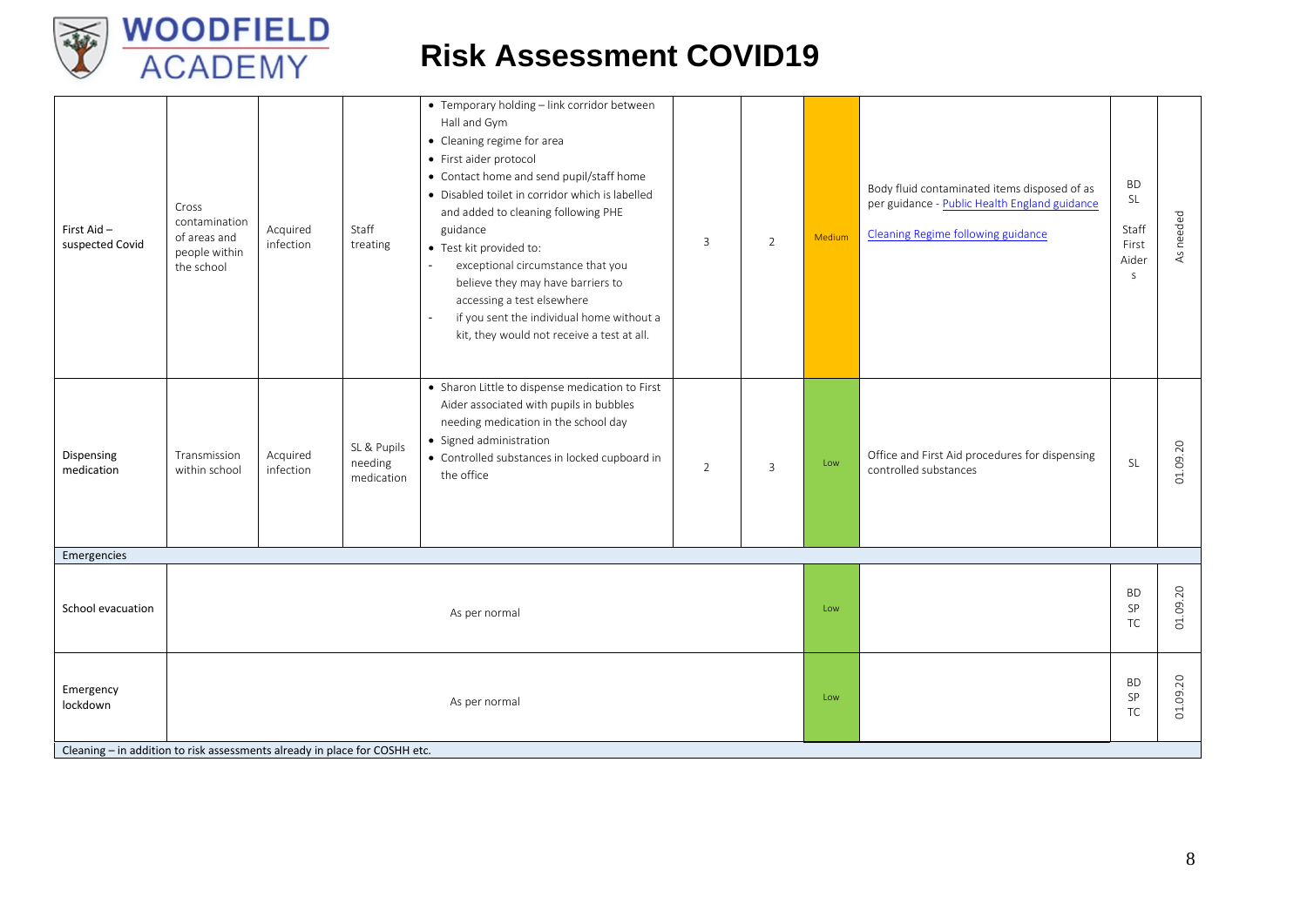

| General surface<br>cleaning                  | Cleaner<br>becomes<br>contaminated.                              | Acquired<br>infection | Cleaning<br>staff | • Nitrile gloves<br>• Disposable aprons<br>• Safe waste disposal<br>• Cleaning regime                                                                                                                                                                                                                                                                                                                                                                     | 3              | $\mathbf{1}$   | Low | Follow guidance based on Public Health<br>England Guidance Materials for Office,<br><b>Cleaners and Caterers</b><br><b>Cleaning Regime</b> | SP<br>DE<br><b>TC</b>          | 01.09.20       |
|----------------------------------------------|------------------------------------------------------------------|-----------------------|-------------------|-----------------------------------------------------------------------------------------------------------------------------------------------------------------------------------------------------------------------------------------------------------------------------------------------------------------------------------------------------------------------------------------------------------------------------------------------------------|----------------|----------------|-----|--------------------------------------------------------------------------------------------------------------------------------------------|--------------------------------|----------------|
| <b>Body Fluid</b><br>contaminated<br>surface | Cleaner<br>becomes<br>contaminated.                              | Acauired<br>infection | Cleaning<br>staff | • Nitrile gloves<br>• Disposable aprons<br>· Safe waste disposal<br>• Respirator style mask<br>$\bullet$ PPE - face covering and face shield                                                                                                                                                                                                                                                                                                              | 3              | 1              | Low | Follow guidance based on Public Health<br>England Guidance Materials for Office,<br><b>Cleaners and Caterers</b><br><b>Cleaning Regime</b> | SP<br>DE<br><b>TC</b>          | 01.09.20       |
| Other                                        |                                                                  |                       |                   |                                                                                                                                                                                                                                                                                                                                                                                                                                                           |                |                |     |                                                                                                                                            |                                |                |
| PPE - Personal<br>Masks / Face<br>coverings  | Pupils/staff<br>wearing<br>masks which<br>may be<br>contaminated | Acquired<br>infection | Everyone          | • Pupils and staff to follow DFE guidance on<br>face coverings<br>• Removed and bagged prior to binning if<br>disposable<br>• If non disposable and removed need to be<br>sealed in a bag and taken home<br>• Visors to be worn by teaching support staff<br>unable to maintain 2m social distancing and<br>those staff working in close contact that are<br>exempt from face coverings<br>• Donning and doffing training shared with<br>staff and pupils | 3              | $\overline{1}$ | Low | PHE Guidance in DFE guidance<br>https://www.gov.uk/government/publications/<br>face-coverings-in-education/face-coverings-in-<br>education | Staff<br>SP<br>DF<br><b>TC</b> | Daily          |
| Minibus Usage                                | Transmission<br>within<br>minibus                                | Acquired<br>infection | TC/JB/DS/M<br>K/R | • Face coverings to be worn by staff and<br>pupils in KS3<br>• Windows open<br>• Safety checks completed<br>• Assessment as required                                                                                                                                                                                                                                                                                                                      | 3              | $\overline{1}$ | Low |                                                                                                                                            | TC<br><b>BD</b>                | needed<br>$45$ |
| <b>Bikes</b>                                 | Transmission<br>and cross<br>contaminatio<br>n of bubbles        | Acquired<br>infection | Everyone          | • Staff to bring bikes to work but check with<br>BD prior to this<br>• Staff bikes to be stored in the staff car park<br>and chained to the white fences<br>• Designated bike storage areas marked in<br>bubbles for pupils                                                                                                                                                                                                                               | $\overline{2}$ | $\mathbf{1}$   | Low | Parent information                                                                                                                         | <b>BD</b>                      | needed<br>45   |
| Site                                         |                                                                  |                       |                   |                                                                                                                                                                                                                                                                                                                                                                                                                                                           |                |                |     |                                                                                                                                            |                                |                |